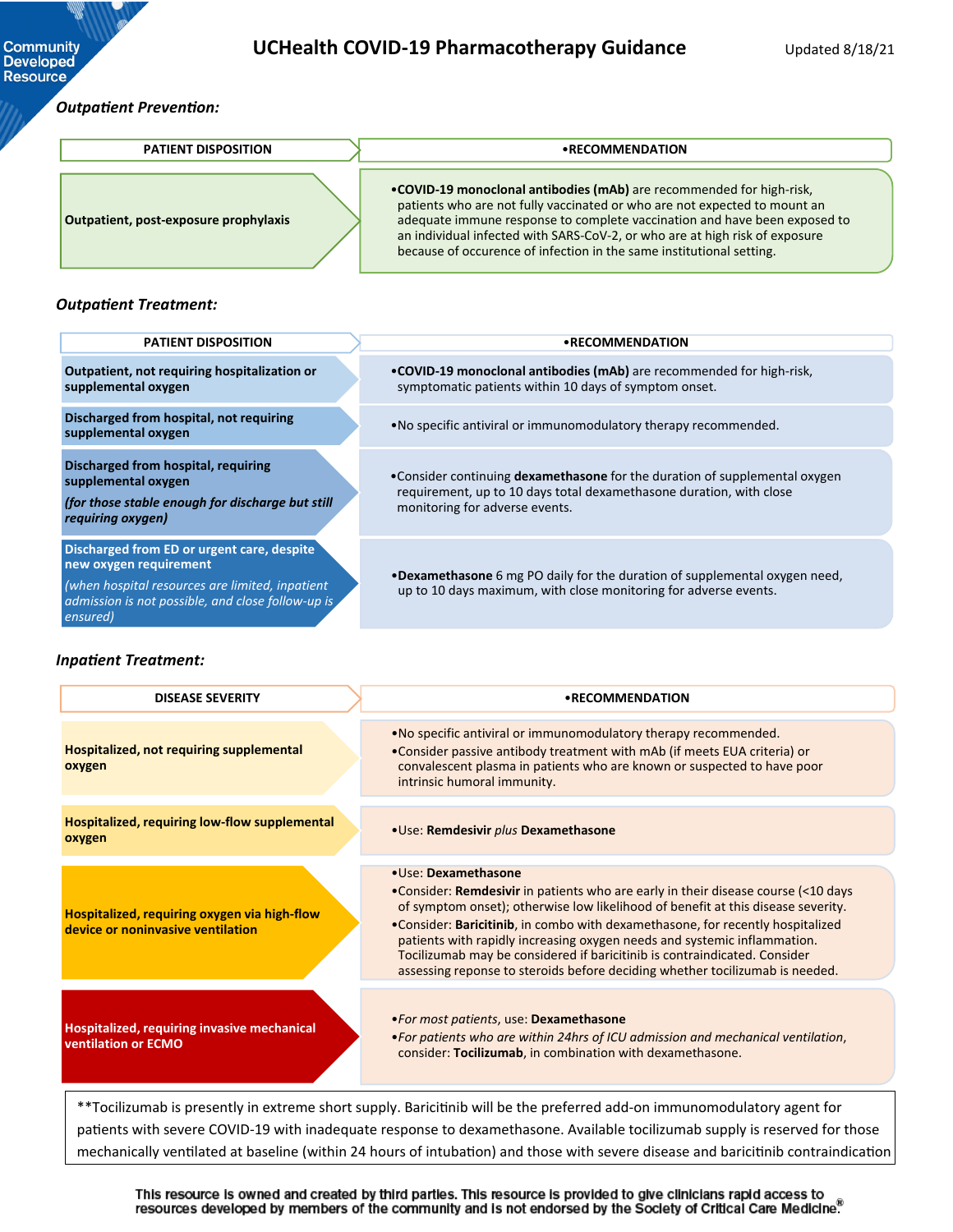# **COVID-19 Therapies at UCHealth: Indications, Drug Information, Ordering Information**

# **Monoclonal An�bodies**

COVID-19 monoclonal antibodies (mAbs) are laboratory-derived neutralizing antibodies against the SARS-CoV-2 spike protein. mAbs are used primarily for outpatient treatment or post-exposure prophylaxis, with potential for inpatient use in select cases. Given early, mAbs can shorten duration of symptoms and prevent hospitalization. mAbs are available under Emergency Use Authorization (EUA) for COVID-19 treatment and post-exposure prophylaxis.

## **Treatment Criteria (for age ≥12 years, weight ≥40kg):**

- 1. Confirmed COVID-19 (by PCR or antigen test)
- 2. Mild-moderate (symptomatic) disease
- 3. Duration of symptoms ≤ 10 days
- 4. High risk for progression to severe disease (see EUA high-risk criteria below)

## **Treatment Exclusions:**

- Hospitalization due to COVID-19
- New oxygen requirement or increase in oxygen flow rate from baseline (SpO2 <90%)

## **Post-exposure Prophylaxis Criteria\* (for age ≥12 years, weight ≥40kg):**

- 1. High risk for progression to severe disease (see EUA high-risk criteria below)
- 2. Not fully vaccinated or not expected to mount an adequate immune response to complete SARS-CoV-2 vaccination (e.g., individuals with immunocompromising conditions including immunocompromising medications) AND one of the following:
	- a. Exposure to an individual infected with SARS-CoV-2 (within 6 feet for a total of 15 minutes or more, providing care to someone who is sick, direct physical contact, sharing utensils, or exposure to respiratory droplets)
	- b. High risk of exposure to an individual infected with SARS-CoV-2 because of occurrence of infection in other individuals in the same institutional setting (e.g. nursing homes, prisons). \*UCHealth is aware of this indica�on. Our priority currently is to offer this therapy to pa�ents with known COVID-19 infections. Options for expanding access are being investigated.

## **FDA EUA Criteria for high risk of progression to severe disease (Updated 5/14/21)**

- Older age (age ≥ 65 years)
- Obesity or overweight (BMI  $\geq 25$  kg/m<sup>2</sup>, or BMI  $\geq 85$ <sup>th</sup> percentile if age 12-17 years)
- Pregnancy
- Chronic kidney disease
- Diabetes mellitus
- Immunosuppressive disease or treatment, including HIV infection
- Cardiovascular disease (including congenital heart disease and cerebrovascular disease) or hypertension
- Chronic lung disease (e.g., COPD, asthma, interstitial lung disease, cystic fibrosis, pulmonary hypertension, or current/former smoker)
- Sickle cell disease
- Neurodevelopmental disorders including cerebral palsy or genetic, metabolic syndromes or severe congenital abnormalities
- Medical-related technological dependence (e.g., tracheostomy, gastrostomy, or positive pressure ventilation)
- Other medical conditions or factors placing an individual patient at high risk for progression to severe disease (e.g., race or ethnicity, people with disabilities, substance use disorder, others)

### **Available mAbs:**

- 1. **Casirivimab/Imdevimab** (REG-COV-2; Regeneron mAb combination). This is the preferred agent at UCHealth. Retains activity against currently circulating variants including alpha, beta, gamma, and delta.
- 2. No longer recommended: Bamlanivimab monotherapy and bamlanivimab/etesevimab combination, due to loss of activity against some SARS-CoV-2 variants.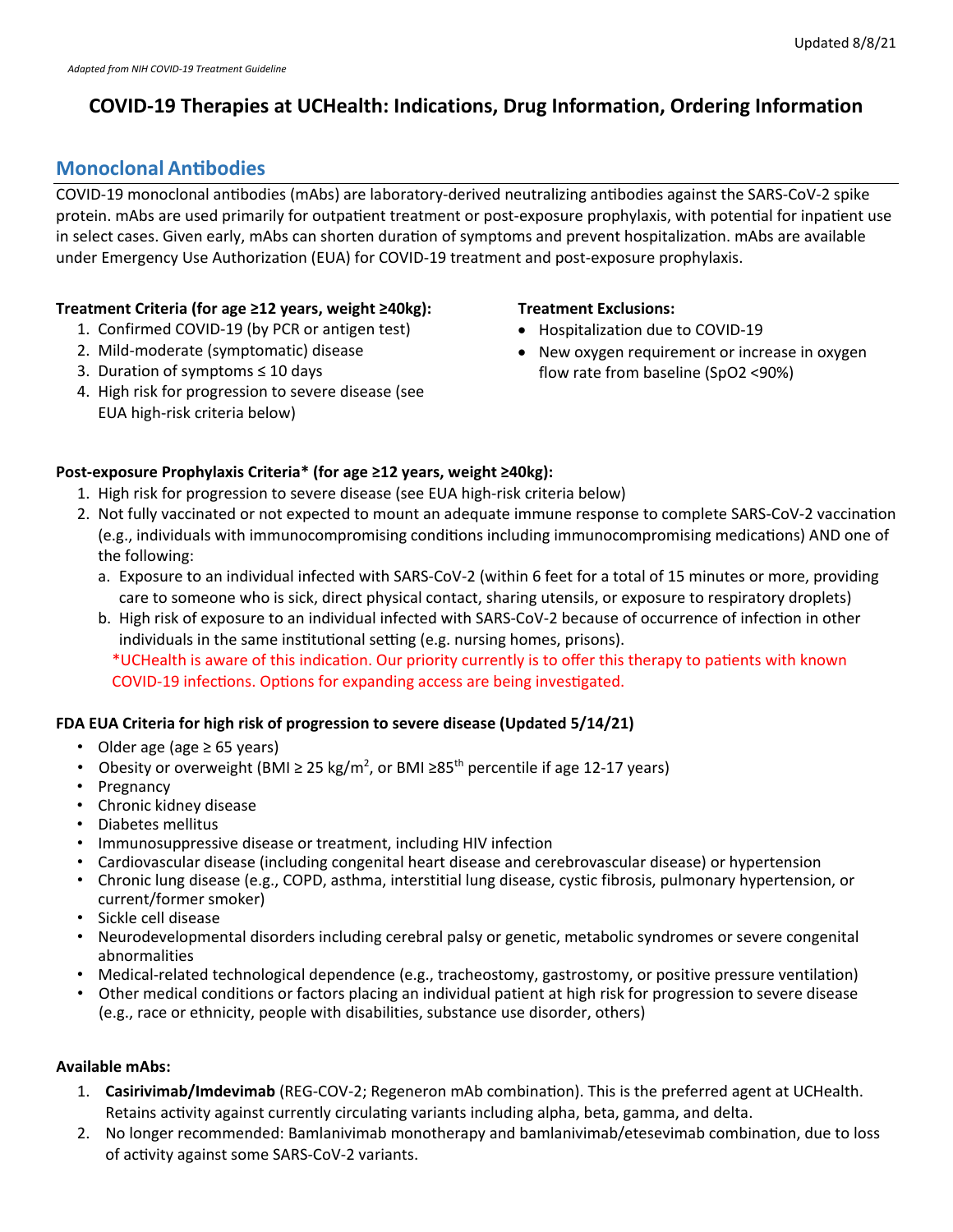3. Sotrovimab: Active against currently circulating variants but not available at UCHealth presently.

### **Ordering: see attached pages for outpatient ordering instructions**

### **Notes:**

- Select **inpa�ents** may be considered for mAbs who meet the above criteria and:
	- $\circ$  Are hospitalized for another reason (i.e., are not hospitalized due to COVID-19)
	- $\circ$  Are known to be seronegative or postulated to have impaired humoral immune response
	- o *At AMC please send inpatient requests via secure chat to "AMC Antimicrobial Stewardship" group*.
- Patients who receive passive antibody therapy (mAbs or convalescent plasma) are recommended to defer COVID-19 vaccination for 90 days, to avoid potential interference with vaccine-induced immune response.

# **Remdesivir (Veklury; RDV):**

Remdesivir is FDA-approved for the treatment of COVID-19 requiring hospitalization in adults and pediatrics ( $\geq$  12 years and weighing  $\geq$  40 kg).

### **Criteria for use**:

- 1. Confirmed COVID-19 by SARS-CoV-2 PCR
- 2. Symptom duration ≤14 days (longer duration considered if transplant recipient or other severely immunocompromised host)
- 3. Hypoxia requiring supplemental  $O<sub>2</sub>$ 
	- $\circ$  Patients requiring high-flow oxygen, non-invasive ventilation, invasive mechanical ventilation, and/or ECMO at baseline are unlikely to benefit from RDV based on current evidence.
	- o May continued RDV if patients progress to mechanical ventilation or ECMO.
- 4. ALT <10x ULN

**Dose**: 200 mg on day 1, then 100 mg on days 2-5

**Duration**: 5 days or until hospital discharge (whichever is sooner)

### **Ordering and monitoring:**

- o Monitor LFTs daily. Consider discontinuation if ALT >10x ULN.
- o Renal impairment (including CrCl < 30 mL/min and renal replacement therapy (e.g. CRRT, iHD, PD)) is not a contraindication to RDV. The RDV package insert recommends against use among patients with CrCl < 30 mL/min due to the potential for cyclodextrin and RDV accumulation leading to worsening renal failure. However, given the small amount of cyclodextrin in RDV and short duration of exposure, adverse events are unlikely, and no increased risk of serious or non-serious safety events (including renal or hepatotoxicity) have been observed in several retrospective studies.

### **Approval**

- o At UCHealth AMC, RDV is a tier-2 protected antimicrobial (i.e., order is approved by verifying pharmacist if criteria above are met).
- o Requests not meeting the above criteria can be made via the Antimicrobial Stewardship secure chat group to "AMC Antimicrobial Stewardship."

# **Dexamethasone**

Dexamethasone is indicated in patients requiring supplemental  $O_2$  for COVID-19, including mechanical ventilation or ECMO. It is NOT recommended in those not requiring supplemental O2.

**Dose**: 6 mg IV or PO per day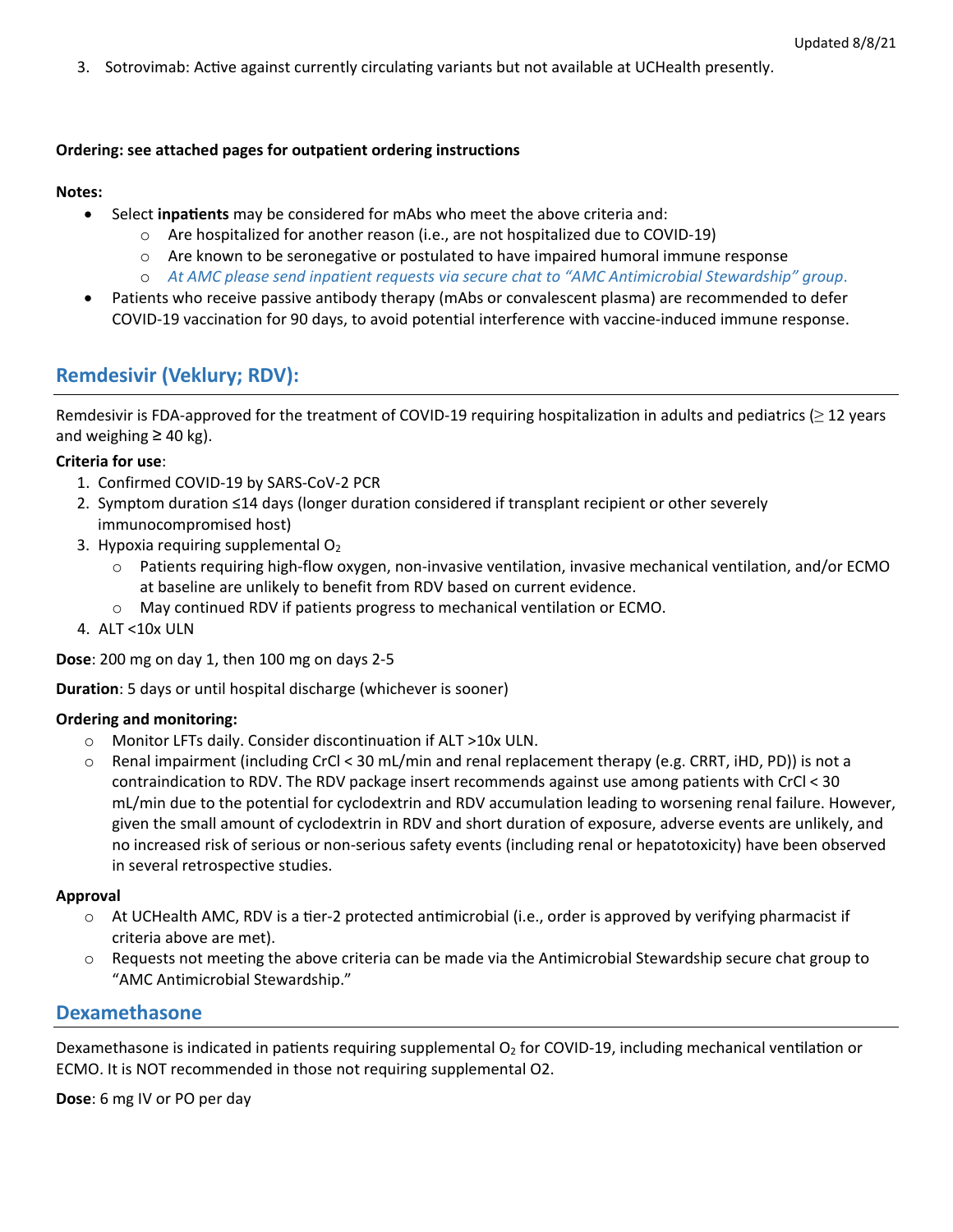**Duration**: 10 days, or until hospital discharge. If patient requires a brief hospitalization and still requiring increased oxygen support, consider discharging to complete a 5-7 days course. Alternative glucocorticoids can be considered if dexamethasone is unavailable:

- Prednisone 40 mg per day
- Methylprednisolone 32 mg per day (once daily or 2 divided doses)
- Hydrocor�sone 160 mg per day (2-4 divided doses)

**Note:** Recommend consultation with OB/GYN regarding the use of steroids in pregnant patients.

# **Tocilizumab (Actemra)**

Tocilizumab is an IL-6 receptor antagonist used for treatment of rheumatoid arthri�s and cytokine-release syndrome associated with CAR-T cell therapy. It had prior mixed results for COVID-19 treatment, but two recent trials (REMAP-CAP, RECOVERY) suggest a mortality benefit when used with corticosteroids in a select population of hospitalized patients who are exhibiting rapid respiratory decompensation. Consider as an adjunct therapy to steroids for patients who are recently admitted (hospitalization <3 days) and are:

- Newly admited to the ICU (within 24hr) with high O2 need (HFNC FiO2 >0.4/flow rate 30L/min, NIV, MV)
- Not yet admitted to ICU but with rapidly increasing O2 need requiring HFNC or NIV, AND have significantly elevated inflammatory markers (CRP >= 75 mg/L)

### **Other considerations:**

- Consider assessing response to corticosteroids (e.g. 48 hrs) prior to deciding whether tocilizumab is needed
- Tocilizumab has not been shown to have benefit in patients already requiring mechanical ventilation (unless newly intubated <24 hrs)
- Tocilizumab should be AVOIDED in:
	- o Severely immunocompromised hosts
	- $\circ$  Suspected or confirmed other concurrent infection
	- o AST/ALT >5x ULN
	- o ANC <500, platelets <50K
	- $\circ$  High risk for GI perforation
	- $\circ$  Pregnancy: weigh risk vs potential benefit
- Monitor for development of new, or re-activation of latent, infections
- Consider screening for latent infections depending on risk factors (e.g. TB, strongyloides, others)
- Consider prophylactic treatment with ivermectin in patients from strongyloides-endemic areas
- Monitor following tocilizumab administration: neutrophils, platelets, LFTs

**Dosing**: 8mg/kg x 1 dose, rounded as below. Unclear benefit of additional doses.

- 40 kg to 65 kg = 400mg using IV formulation $\rightarrow$ 324mg if using the SQ syringe for compounding
- 66 kg to 90 kg = 600mg using IV formulation  $\rightarrow$  648mg if using the SQ syringe for compounding
- $>$  90kg = 800mg using IV formulation  $\rightarrow$  810mg if using the SQ syringe for compounding

# **Barici�nib (Olumiant)**

Baricitinib is an oral Janus kinase (JAK) inhibitor that is used for rheumatoid arthritis treatment (non-formulary at UCH). Some data has shown improved time to recovery when given with RDV in patients requiring supplemental O2 (ACTT-2, Dec 2020), and lower 28-day all-cause mortality when given with either dexamethasone or dexamethasone + RDV) in patients requiring supplemental oxygen or high-flow/NIV (excluded baseline mechanical ventilation). The benefit of baricitinib in this trial was most pronounced among those requiring HFNC/NIV at baseline. (COV-BARRIER, May 2021 preprint).

Based on this, NIH Guideline recommends that for hospitalized patients on high-flow oxygen or NIV who have evidence of clinical progression or increased markers of inflammation, may use either Baricitinib OR tocilizumab plus dexamethasone alone, or Barici�nib OR tocilizumab plus dexamethasone + remdesivir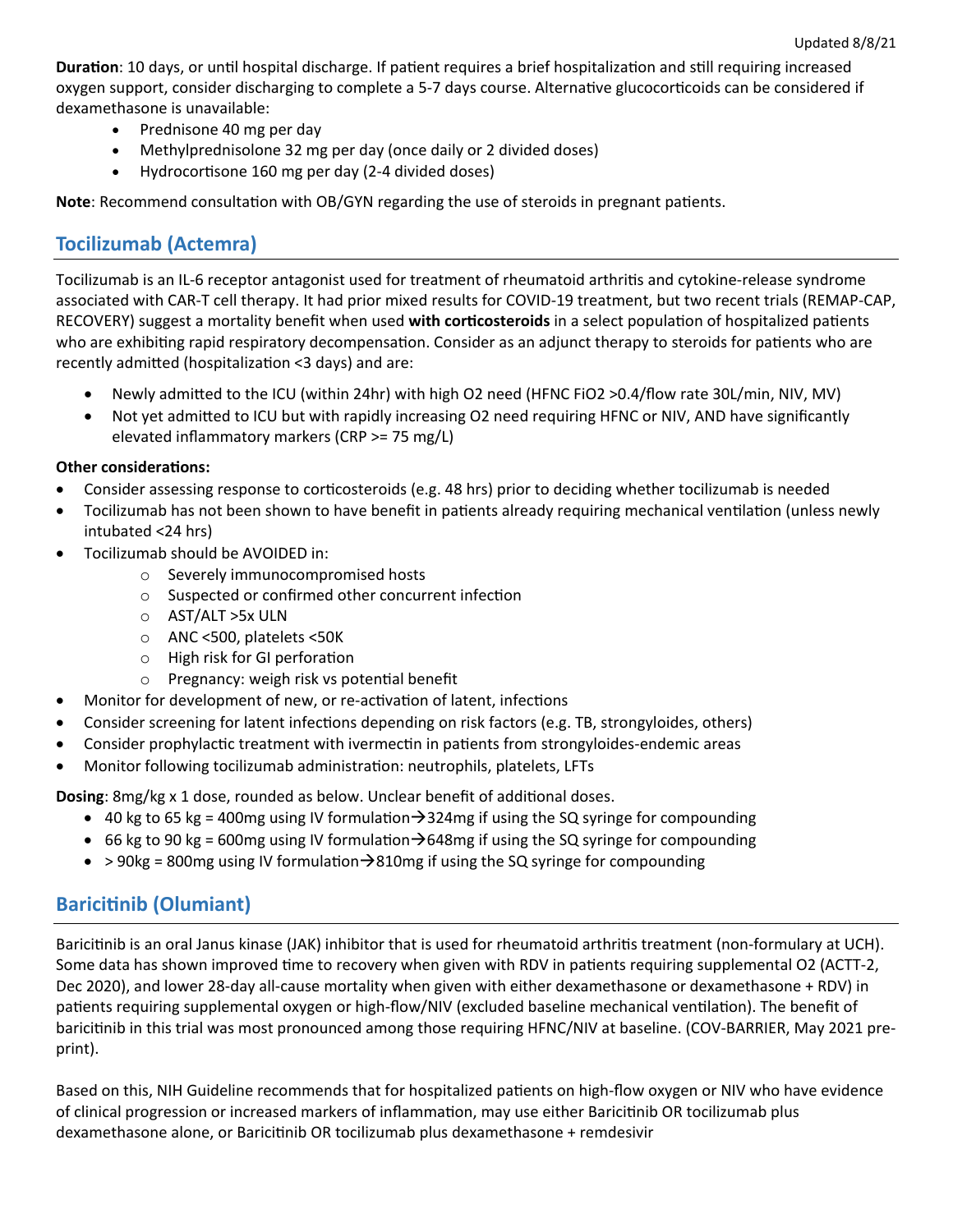### **Indication:**

At UCH, baricitinib will be the preferred add-on treatment to dexamethasone for patients with COVID-19 who are:

- Hospitalized < 72 hours
- Experience worsening respiratory function despite dexamethasone who require HFNC or NIV
- Persistently elevated/increasing C-reactive protein

## **Dosing**:

- 4mg once daily x 14 days (may discontinue use sooner than 14 days if patient otherwise recovered and discharging from hospital  $-$  do not continue after hospital discharge)
- eGFR:
	- $\circ$  ≥ 60 mL/min/1.73m<sup>2</sup> = 4mg once daily
	- $\circ$  30-59 mL/min/1.73m<sup>2</sup> = 2mg once daily
	- $\circ$  15-29 mL/min/1.73m<sup>2</sup> = 1mg daily or 2mg q48h
	- $\circ$  < 15 mL/min/1.73m<sup>2</sup> = hold and resume dosing once eGFR > 15 mL/min/1.73m<sup>2</sup>
- ALC < 200: hold dose, can resume once ALC > 200
- ANC < 500: hold dose, can resume once ANC > 500
- Increase in AST or ALT to >5-10x ULN concerning for DILI: hold dose until diagnosis of DILI is excluded

## **Other considerations:**

- Consider assessing response to corticosteroids (e.g. 48 hrs) prior to deciding whether baricitinib is needed
- Baricitinib has not been evaluated among patients requiring mechanical ventilation at baseline, but may be
- continued among patients initiated on baricitinib in whom subsequently progress to mechanical ventilation who. Baricitinib should be AVOIDED in:
	- $\circ$  eGFR (non-race based result) < 15 mL/min/1.73m<sup>2</sup>
	- o Any for of renal replacement therapy
	- $\circ$  Known active tuberculosis (routine quantiferon screening not required if no epidemiologic risk factors)
	- $\circ$  Absolute lymphocyte count (ALC) < 200 cells/ $\mu$ L (aka 0.2 x 10<sup>9</sup>/L) may be started/resumed once ALC improves to > 200
	- $\circ$  Absolute neutrophil count (ANC) < 500 cells/µL (aka 0.5 x 10<sup>9</sup>/L) may be started/resumed once ANC improves to > 500
	- o Hemoglobin < 8g/dL
	- $\circ$  Pregnancy: weigh risk vs potential benefit
- Screen for drug-drug interactions
- Monitor CBC and BMP daily, LFTs weekly, and for development of new, or re-activation of latent, infections

# **Convalescent Plasma**

COVID-19 convalescent plasma (CCP) is plasma obtained from donors who have previously recovered from COVID-19, and contains neutralizing antibodies to SARS-CoV-2. CCP has previously received emergency use authorization (EUA) for COVID-19 treatment; however, studies have shown mixed results and recent studies show no clinical benefits in hospitalized patients, including with high-titer plasma.

- Convalescent plasma is not recommended for routine use in hospitalized or non-hospitalized patients; rather, it is recommended to be used in the context of a clinical trial.
- EUA convalescent plasma is available through the blood blank (all units have high-titer neutralizing antibody) if use is desired outside of a clinical trial (e.g., if patient is felt to benefit from passive immunity but is not eligible for mAb therapy).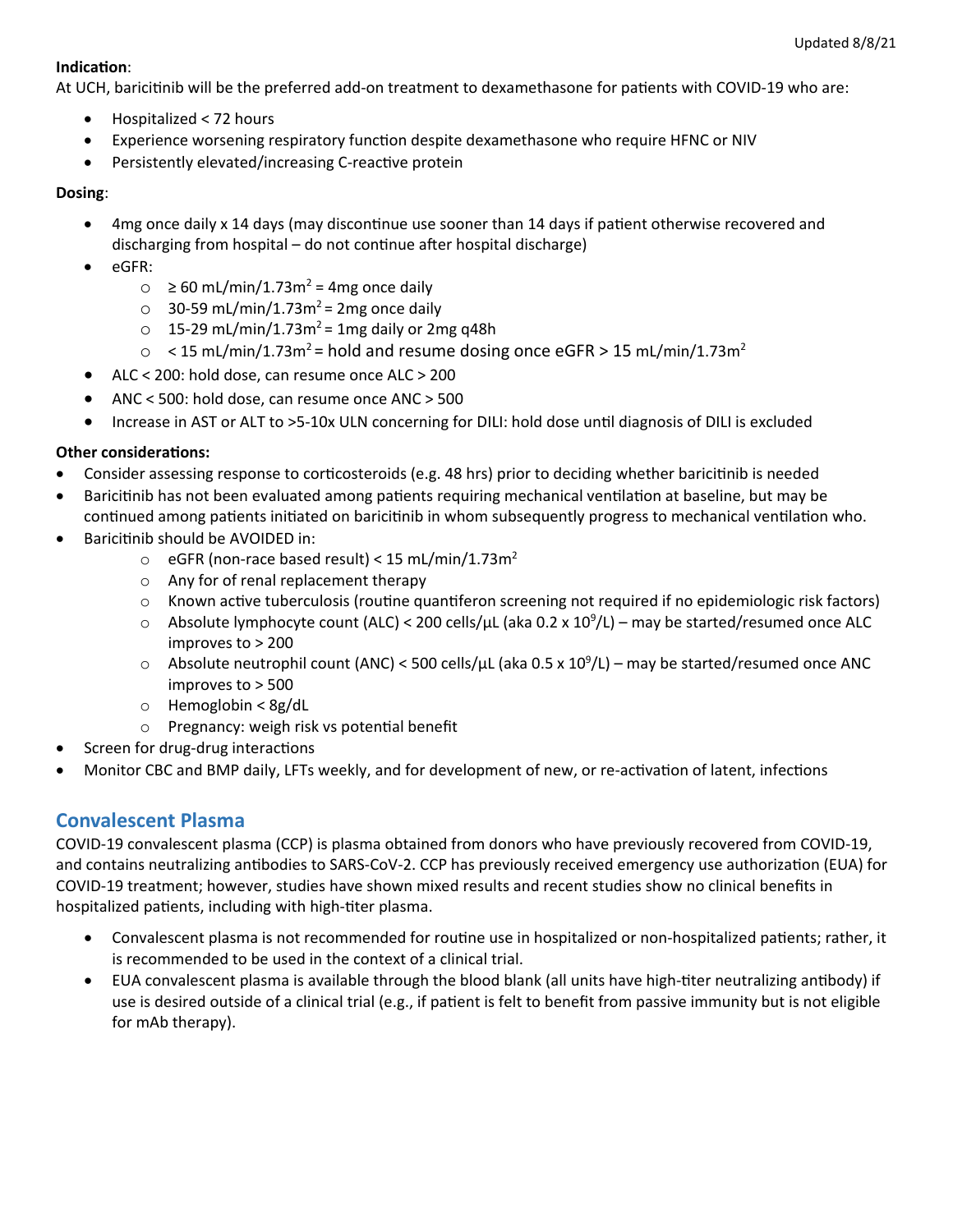# **COVID-19 Monoclonal Antibodies – UCHealth Provider Information**

# *What are COVID-19 Monoclonal Antibodies?*

COVID-19 monoclonal antibodies (mAbs) are laboratory-made neutralizing antibodies directed against SARS-CoV. Currently available products bind to the virus spike protein to prevent their interaction with human cells. Several mAb products have received FDA emergency use authorization (EUA) for use among ambulatory patients with mild-moderate COVID-19 who are at high risk for developing severe disease. mAbs have been studied alone and in combination and continue to be under active investigation. mAbs that have received EUA are:

- Casirivimab/imdevimab (Regeneron)
- Bamlanivimab/etesevimab (Lilly) no longer recommended due loss of activity against some SARS-CoV-2 variants
- Sotrovimab (GSK)

# *Evidence for Efficacy and Safety*

#### **Casirivimab/imdevimab (CAS/IMD)**

#### **COVID-19 Treatment**

*Phase 2 double-blind RCT (Weinreich et al, 2021)*

- CAS/IMD vs placebo given to 275 outpatients with symptomatic non-severe COVID-19 within 7 days of symptom onset and 72 hrs of PCR test
- Primary endpoint: decreased overall viral load at 7 days with CAS/IMD vs placebo
- Secondary outcome: decreased need for medical visits at 29 days with CAS/IMD (6/182, 3%) vs placebo (6/93, 6%)
- No overall difference in adverse events between CAS/IMD and placebo; one anaphylactic reaction in a CAS/IMD recipient.

*Phase 3 double-blind RCT (Regeneron Press Release)*

- CAS/IMD 1200mg (n=736) vs. CAS/IMD 2400mg (n=1355) vs. placebo (n=2089) in outpatients with non-severe COVID-19 and ≥ 1 risk factor (included obesity [58%], age ≥ 50 years [51%], and cardiovascular disease [36%]).
- CAS/IMD met primary endpoint which identified a 70% (1200mg) and 71% (2400mg) lower risk of death or hospitalization vs. placebo ( $p < 0.01$ ).
- CAS/IMD met secondary endpoints, including mean symptom duration reduction of 4 days for both doses (10 vs. 14 days,  $p < 0.0001$ ).
- Overall, no new safety signals and both doses well-tolerated. Serious adverse events were encountered in 1.1%, 1.3%, and 4% among 1200mg, 2400mg, and placebo recipients, respectively.

#### **Post-exposure Prophylaxis**

Phase 3, double-blind RCT (medRxiv Preprint)

- Subcutaneous CAS/IMD 1200mg (n=753) vs. placebo (n=752) in seronegative outpatients with household contact diagnosed with SARS-COV-2.
- CAS/IMD met primary endpoint, significantly reducing symptomatic SARS-CoV-2 infection compared to placebo (1.5% vs. 7.8%, respectively; P<0.0001).
- Median time to resolution of symptoms was 2 weeks shorted with CAS/IMD compared to placebo (1.2 vs. 3.2 weeks, respectively).

#### *Notes:*

- NIH COVID-19 Treatment Guidelines recommend CAS/IMD for treatment of for patients meeting EUA criteria, based on phase 3 clinical trial data (unpublished) demonstrating decreased incidence of hospitalization or death (class AIIa recommendation).
- mAbs are available by Emergency Use Authorization but are not FDA-approved products; clinical judgment and shared, informed decision-making should be exercised when considering use for individual patients
- *CAS/IMD is the only mAb product offered at UCHealth due to its retained activity with current circulating variants*
- mAbs may be considered for patients who meet the high-risk criteria but are hospitalized for another reason (i.e., not hospitalized due to COVID-19); at AMC send inpatient requests via secure chat to "AMC Stewardship" group.
- Patients who receive passive antibody therapy (mAbs or convalescent plasma) are recommended to defer COVID-19 vaccination for 90 days, to avoid potential interference with vaccine-induced immune response.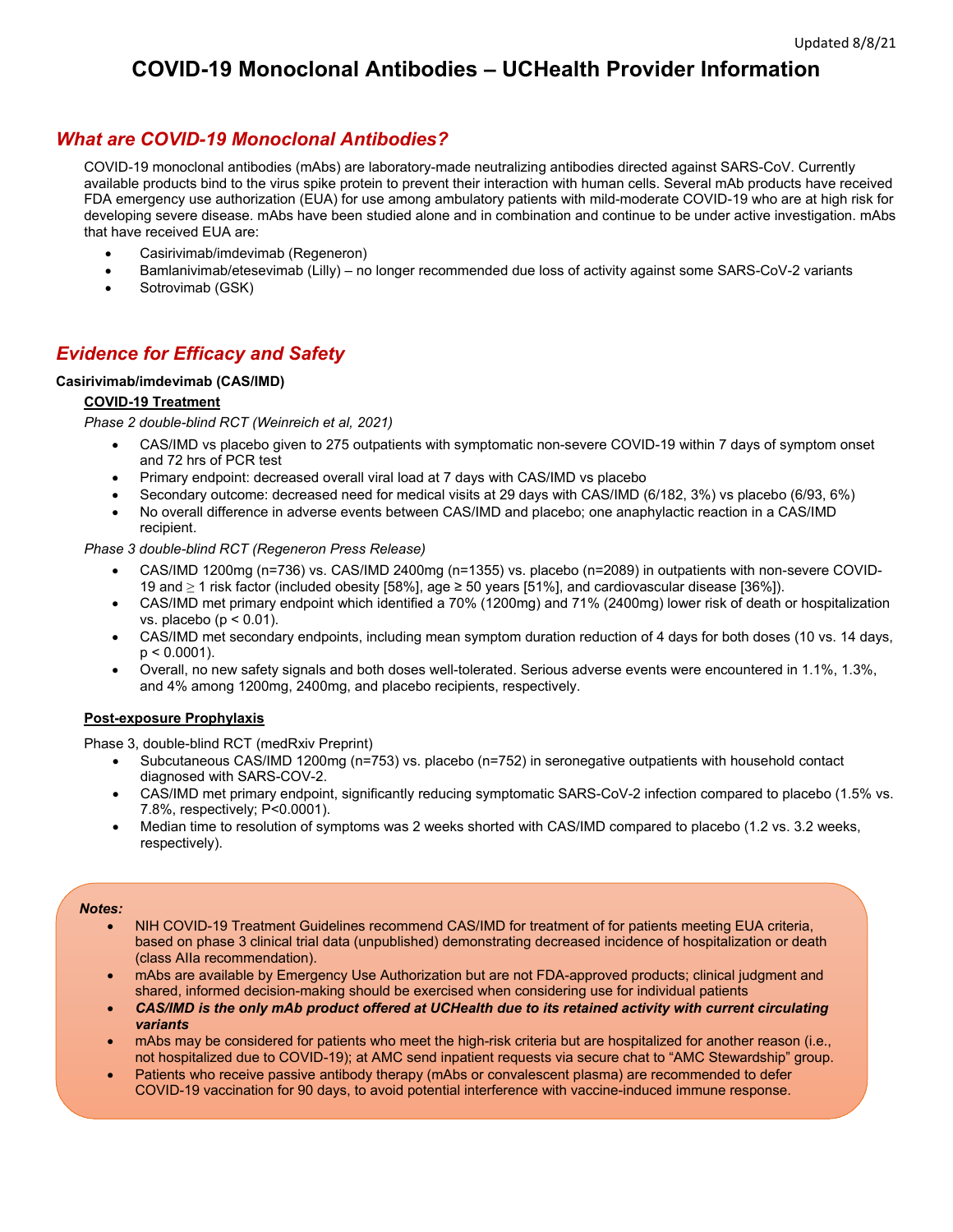# *Criteria for mAb Use*

#### *Covid-19 Treatment*

COVID-19 mAbs can be given under EUA to adults and pediatric patients (≥12 years and weighing ≥ 40kg with mild-moderate COVID-19, who are at high risk for progression to severe disease, and in whom treatment can be given within 10 days of symptom onset.

#### **FDA EUA high-risk criteria (updated 5/14/21):**

- Older age (age ≥ 65 years)
- Obesity or overweight (BMI  $\geq$  25 kg/m<sup>2</sup>, or BMI  $\geq$ 85<sup>th</sup> percentile if age 12-17 years)
- **Pregnancy**
- Chronic kidney disease
- Diabetes mellitus
- Immunosuppressive disease or treatment, including HIV infection
- Cardiovascular disease (including congenital heart disease and
- cerebrovascular disease) or hypertension • Chronic lung disease (e.g.,COPD, asthma, interstitial lung disease, cystic
- fibrosis, pulmonary hypertension, or current/former smoker) • Sickle cell disease
- Neurodevelopmental disorders including cerebral palsy or genetic, metabolic syndromes or severe congenital abnormalities
- Medical-related technological dependence (e.g., tracheostomy, gastrostomy, or positive pressure ventilation)
- Other medical conditions or factors placing an individual patient at high risk for progression to severe disease (e.g., race or ethinicity, people with disabilities, substance use disorder, others)

Monoclonal antibodies are *NOT* indicated for patients who:

- Are hospitalized due to COVID-19
- Require new oxygen therapy or an increase in baseline oxygen flow rate due to COVID-19

#### *Post Exposure Prophylaxis* **(NEW)**

CAS/IMD may be given as **Post-exposure prophylaxis** for individuals who are:

- High risk for progression to severe disease (see criteria above)
- Not fully vaccinated **or** who are not expected to mount an adequate immune response to complete SARS-CoV-2 vaccination (e.g., people with immunocompromising conditions/those taking immunosuppressive medications), **AND**
	- Have been exposed to an individual infected with SARS-CoV-2 consistent with close contact criteria per Centers for Disease Control and Prevention (CDC), **OR**
	- Who are at high risk of exposure to an individual infected with SARS-CoV-2 because of occurrence of SARS-CoV-2 infection in other individuals in the same institutional setting (for example, nursing homes or prisons)

The CDC defines close contact as someone who has been within six feet of an infected person (laboratory-confirmed or a clinically compatible illness) for a cumulative total of 15 minutes or more over a 24-hour period.

\*UCHealth is aware of this indica�on. Our priority currently is to offer this therapy to pa�ents with known COVID-19 infections. Options for expanding access are being investigated.

**CAS/IMD is NOT authorized for pre-exposure prophylaxis.**

# *Dosing and Administration*

#### **CAS/IMD: 600/600 mg IV x 1 dose**

- Provider Fact Sheet:<https://www.regeneron.com/downloads/treatment-covid19-eua-fact-sheet-for-hcp.pdf>
- Patient/Caregiver Information:
	- o English:<https://www.regeneron.com/sites/default/files/treatment-covid19-eua-fact-sheet-for-patient.pdf>
	- o Spanish:<https://www.regeneron.com/sites/default/files/treatment-covid19-eua-fact-sheet-for-patient-spanish.pdf>
- Following infusion, patients must remain at infusion site for 1 hour observation. Anticipated total appointment time is about 3 hours.
- No dosage adjustments are needed for kidney or liver impairment.
- Currently the medication is provided at no cost; however, infusion facility fees may apply.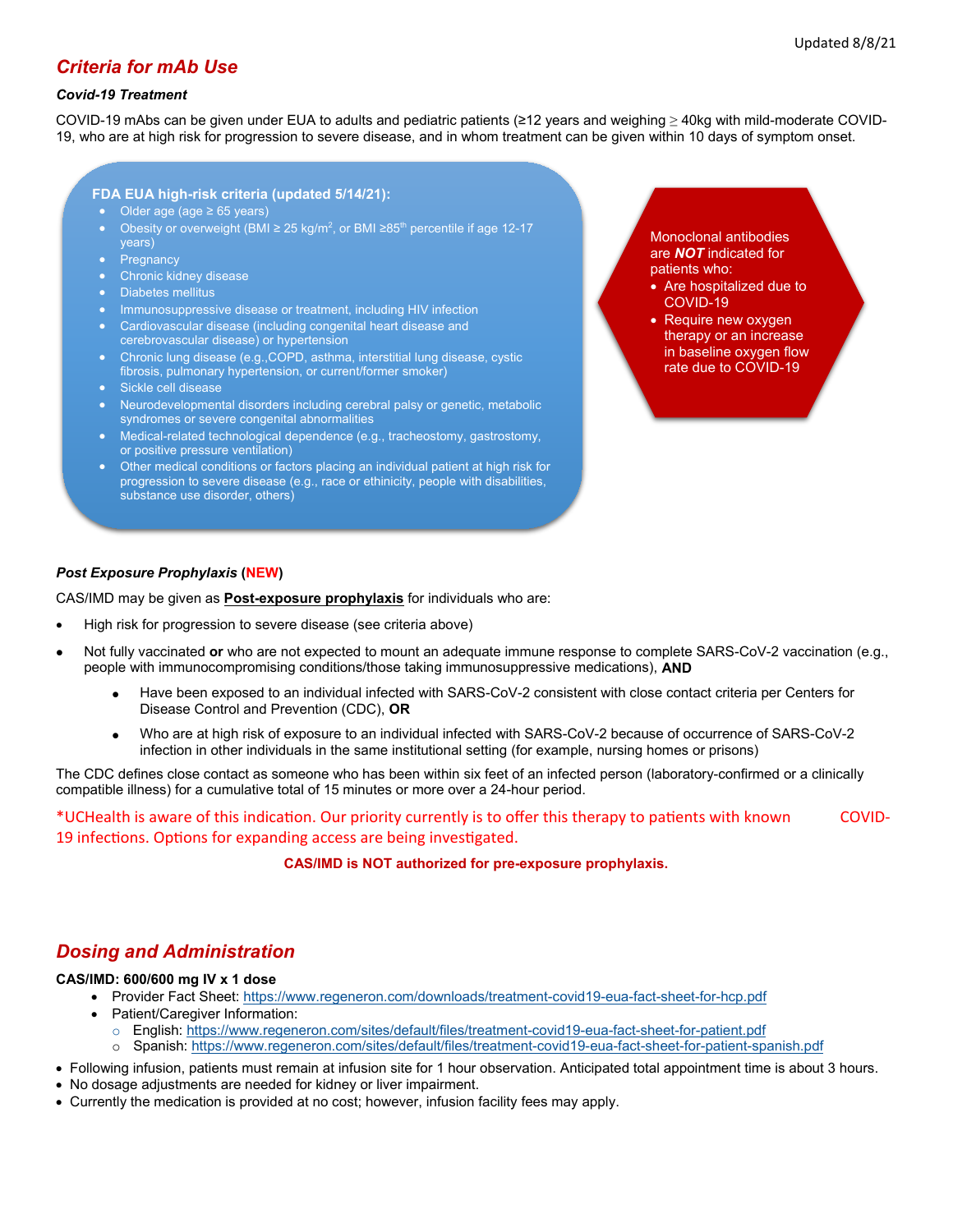# *How to Order: Provider Instructions*

- The CDPHE COVID-19 Monoclonal Antibody Connector Tool can be used to guide providers through the process of determining patient eligibility and locating infusion sites.
- After an informed discussion with the patient, including review of the FDA EUA fact sheets for Providers and for Patients, Parents, and Caregivers, follow the steps below to obtain the medication for the patient:
	- 1. Enter patient information into the Colorado Monoclonal Antibody Connector Tool[: https://redcap.link/COVIDMedsAllocationTool](https://redcap.link/COVIDMedsAllocationTool)  $\triangleright$  After completing the form you will be immediately notified if your patient is eligible to receive mAb treatment.
	- 2. Select the preferred infusion site within the online form. For a map of active infusion sites in Colorado: [https://www.google.com/maps/d/viewer?mid=1d8OtoixYFlTgAvku\\_671LGMZsQbnnDED&usp=sharing](https://www.google.com/maps/d/viewer?mid=1d8OtoixYFlTgAvku_671LGMZsQbnnDED&usp=sharing)
	- 3. Send a medication order to the selected infusion site via the standard IV infusion order process for that site.  $\triangleright$  Each facility may have different policies regarding accepting medication orders from providers outside the healthcare
		- system, infusing pediatric patients, etc. Please contact facilities directly to confirm details. UCHealth *Epic* users: Enter a Therapy Plan for "COVID OUTPATIENT MONOCLONAL INFUSION OIC"; see instructions
		- **(Page 4)** Providers outside of UCHealth or who do not use *Epic* may send infusion orders using the Order Form, faxed to the
		- appropriate location
	- 4. After receiving the medication order, the infusion site will contact the patient directly to schedule the infusion, and provide the patient with instructions for their appointment.
	- 5. Provide the patient with the UCHealth COVID-19 Monoclonal Antibody Patient Instruction sheet

# **UCHealth COVID-19 Monoclonal Antibody Infusion Sites**



1820 Destination Dr, Broomfield, CO 80021

Phone: (719) 444-2273 Email: infusionAMC@uchealth.org

Note: Broomfield Hospital infusion center can only accept medication orders from providers credentialed with UCHealth

**Memorial Central Outpatient Infusion** 1400 E Boulder St Suite 1370, Colorado Springs, CO 80909

> Phone: (719) 365-5650 Fax: (719) 365-6274 Email: infusionMHC@uchealth.org

**Poudre Valley Hospital COVID Infusion Clinic** 1024 S Lemay Ave 1st floor, Fort Collins, CO 80524 Phone: (970) 495-8388 Fax: (970) 495-7627

Email: infusionPVH@uchealth.org

**Yampa Valley Medical Center** 1024 Central Park Drive, Steamboat Springs, CO 80487 Phone: (970)-870-1040 Fax: (970)-871-2315

Email: uchealthyvmc-pharmacy@uchealth.org

# *Important Information To Discuss With Patients*

- When given early in the course of infection, COVID-19 monoclonal antibodies may improve symptoms and prevent the need for hospitalization in patients who are at high-risk for developing severe disease.
- In preliminary studies, these medications were overall well-tolerated and seemed to be safe. The most common side effects were nausea, diarrhea, and dizziness. More serious adverse events are possible (e.g. anaphylaxis).
- Patients may not be able to receive the infusion if, by the time of their appointment:
	- $\circ$  They are hypoxic and require supplemental oxygen, and/or otherwise hemodynamically unstable,  $\circ$  There is no remaining supply,
	- $\circ$  There is no remaining supply,<br> $\circ$  More than 10 days have passe
	- More than 10 days have passed their symptoms started.
- Whether or not patients receive the infusion, they should continue isolation procedures and supportive measures at home, and report any new or worsening symptoms.
- COVID-19 vaccination should be deferred for 90 days after mAb infusion, to avoid potential interference of mAbs with the vaccineinduced immune response.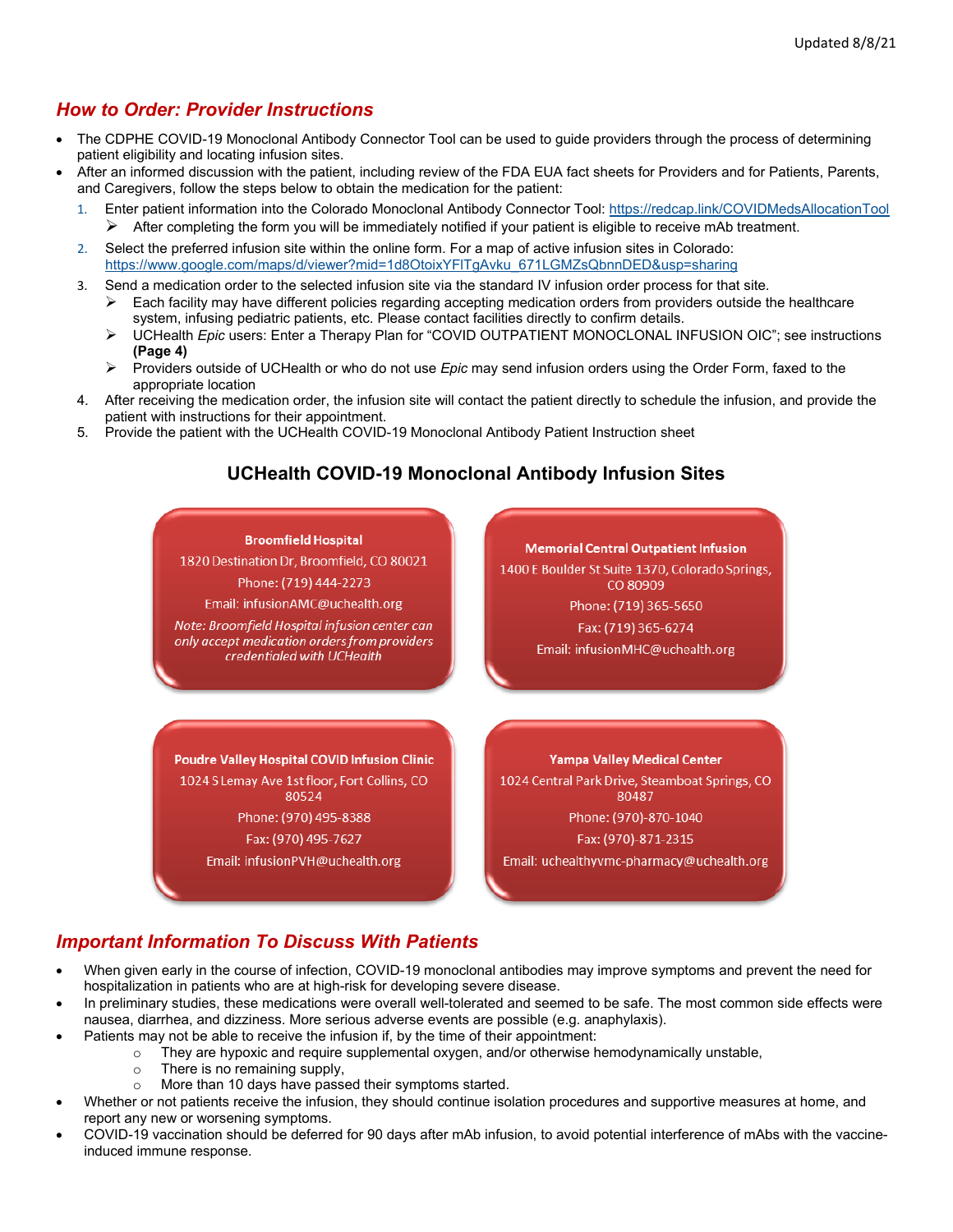# *Adverse Event Reporting*

- The prescribing health care provider (and/or the provider's designee) is responsible for mandatory reporting of all medication errors and serious adverse events potentially related to mAb treatment within 7 days from the onset of the event.
- Events may be reported via RL Solutions (within UCHealth system) or directly to FDA Medwatch [http://www.fda.gov/medwatch/report.htm](about:blank)

# *FAQs*

- **If my patient cannot be scheduled at their preferred infusion site, can they try to be scheduled at another infusion site?** Yes, they can contact another infusion site and inquire about availability.
- **Are pregnant patients eligible?** Yes, however, pregnant patients were excluded from clinical trials, so there are currently no data on safety or efficacy in this population. Potential risks and benefits should be discussed with individual patients.
- **Can patients who are hospitalized for another reason but who tested positive for COVID-19 get a monoclonal antibody**? Yes, mAbs may be considered for patients who meet the EUA criteria but who are hospitalized for another reason (i.e., are not hospitalized due to COVID-19); however, policies for inpatient mAb infusions may vary by site.

# *Epic* **Therapy Plan Infusion Order Instructions**

- 1. Within the patient visit, select Therapy Plan in header (see screen shot below)
- 2. Search "COVID OUTPATIENT MONOCLONAL INFUSION OIC"
- 3. Associate with correct diagnosis
- 4. Plan start date is today
- 5. Select corresponding treatment department
	- a. North Region: PVH Infusion OP
	- b. South Region: MHC Infusion OP
	- c. Denver Metro Region: BFH Infusion Unit
- 6. Select Assign Plan
- 7. Do not uncheck any orders or change timing
- 8. Dosing is defaulted, please answer order questions accordingly
- 9. Accept and Sign-Plan

|                                                                       |                                                                                                                                        |                                                                               | SME VALIDATION ENV PHYSICIAN A. EpicCare |
|-----------------------------------------------------------------------|----------------------------------------------------------------------------------------------------------------------------------------|-------------------------------------------------------------------------------|------------------------------------------|
| Y.<br>H                                                               | Chart Review Pathways <b>CODID DATE</b> Orders Only<br>$\leftarrow$<br>SnapShot                                                        |                                                                               | $-1$                                     |
| TD<br>28<br>8.                                                        | 11/23/2020 visit with Uchtest, Ambipmd, MD for Orders Only                                                                             |                                                                               | $\circledcirc$                           |
|                                                                       |                                                                                                                                        |                                                                               | $_{\odot}$                               |
| <b>Thomas Demo</b>                                                    | BestPractice Allergies<br>SmartSets Verify Rx Benefits<br>Disclaimer<br>Outside Meds<br>Visit Diagnoses<br>Medications<br>Problem List | 1. Therapy Plan OIC<br>Documentation<br>Meds & Orders<br>Routing<br>Call Back | $\mathcal{P}$ .<br>2. Therapy Plan OIC   |
| Male, 11 m.o., 12/5/2019<br>MRN: 8009574                              | 3. Therapy Plan OIC                                                                                                                    |                                                                               |                                          |
| Bed: 01<br>Code: FULL (no ACP docs)                                   | <b>BestPractice Advisories</b>                                                                                                         |                                                                               | $C + 1$                                  |
| O Search                                                              | No advisories to address:                                                                                                              |                                                                               |                                          |
| COVID-19: Hover to discover<br>status                                 | 144 Restore<br>$\vee$ Close                                                                                                            |                                                                               | + Previous<br><b>I</b> Next              |
| Care Team: No PCP<br>Coverage: None<br>Allergies: Not on File         | <b>*</b> Allergies/Contraindications ∕                                                                                                 |                                                                               |                                          |
| Care Mgmt: No                                                         | No Known Allergies Never Updated (History)                                                                                             |                                                                               |                                          |
| 11/23 ORDERS ONLY<br>Height: 1.575 m (5' 2") ?                        | No Allergies on File                                                                                                                   |                                                                               |                                          |
| >14 days (>99%)<br>Weight: 136.1 kg (300 lb) !<br>>3 days (>99%)      | Mark as Reviewed<br>Fully Reviewed<br><b>Never Reviewed</b>                                                                            |                                                                               |                                          |
| LAST 3YR                                                              | El SmartSets                                                                                                                           |                                                                               |                                          |
| Admission (Current)<br><sup>9</sup> Jr Antic, Rehabilitation/Physical | + Add<br>Search for new SmartSet                                                                                                       |                                                                               |                                          |
| Medicine<br>△ Lab (6)                                                 | Suggestions                                                                                                                            |                                                                               | 《                                        |
|                                                                       | MMB PED WELL CHILD CHECK 12 MONTHS                                                                                                     | DER Dermatitis                                                                |                                          |
| CARE GAPS<br>Hepatitis B Pediatric Vaccines                           | ASAP - COVID - DIAGNOSES                                                                                                               |                                                                               |                                          |
| O Dtap/Tdap/Td (1 - DTaP)                                             | Favorites                                                                                                                              |                                                                               | 夾                                        |
| Hib Vaccines (1 of 4 - Standa<br>3 more care gaps                     | Knee - Sports Med (Express Lane)                                                                                                       | Shoulder - Sports Med (Express Lane)                                          |                                          |
| +1 awaiting completion                                                | Express Lane                                                                                                                           | > Express Lane                                                                |                                          |
| PROBLEM LIST (2)                                                      | <b>UCH PRINTER TESTING</b>                                                                                                             | UCHS IP COVID DISCHARGE ORDERS                                                |                                          |
|                                                                       |                                                                                                                                        |                                                                               | Open SmartSets > Clear Selection         |
|                                                                       | N Verify Pharmacy Benefits                                                                                                             |                                                                               |                                          |
|                                                                       | 2 Pharmacy benefits query in progress                                                                                                  |                                                                               |                                          |
|                                                                       | The patient might not have insurance or might have insurance that doesn't send pharmacy benefits                                       |                                                                               | $\overline{\phantom{0}}$                 |
| <b>Start Review</b>                                                   | + ADD ORDER }<br>$+$ ADD DX $(0)$                                                                                                      |                                                                               | SIGN ENCOUNTER                           |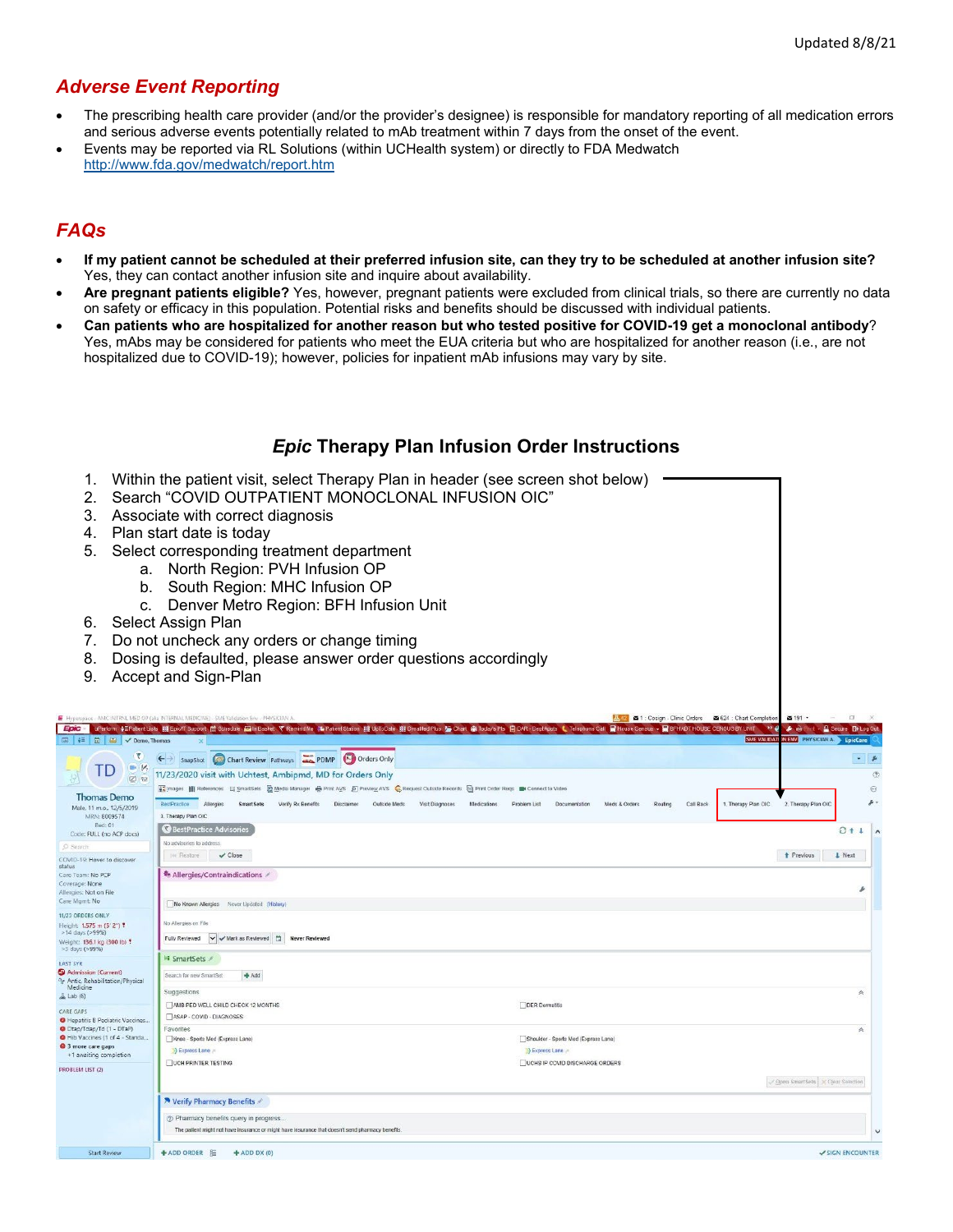

# **COVID-19 OUPATIENT MONOCLONAL ANTIBODY INFUSION ORDERS**

| <b>Patient Name:</b> |  |
|----------------------|--|
| I MRN:               |  |
| Date of Birth:       |  |

Complete this form and fax to the appropriate infusion location after entering patient information into the Colorado Monoclonal Antibody Connector Tool:<https://redcap.link/COVIDMedsAllocationTool>

Select Infusion location (for orders to BFH, place order within Epic):

| □ PVH  | Fax: (970) 495-7627 |
|--------|---------------------|
| □ MHC  | Fax: (719) 365-6274 |
| □ YVMC | Fax: (970) 871-2315 |

Start Date: \_\_\_\_\_\_\_\_\_\_\_ Weight: \_\_\_\_\_\_\_\_\_\_\_kg Height: \_\_\_\_\_\_\_\_\_\_\_\_cm Allergies:

## **PROVIDER COMMUNICATION AND INSTRUCTIONS:**

- **1.** Send face sheet, copy of insurance card, and H&P or most recent provider progress note.
- **2.** Please select the indication:

□ **Treatment** – Use is authorized for patients aged ≥12 years, weight ≥40 kg, with mild-moderate COVID-19 (symptomatic, not requiring hospitalization or new oxygen requirement), who are at high-risk for progression to severe disease. Check **ALL** boxes below to ensure patient meets EUA criteria for treatment:

- □ Positive SARS-CoV-2 viral test (PCR or antigen) Date of positive test:
	-
- $\Box$  Within 10 days of symptom onset  $\Box$  Date of symptom onset:

- □ Not requiring supplemental oxygen due to COVID-19 (if pt uses oxygen at baseline, no increase in flow rate)
- **3.** EUA high-risk criteria. Please select all which high-risk criteria that apply to the patient meets. Must choose at least one:
	- $\Box$  BMI ≥ 25 kg/m<sup>2</sup>
	- □ Age ≥ 65 years
	- □ Pregnancy
	- □ Chronic kidney disease
	- □ Diabetes mellitus
	- $\Box$  Immunocompromised disease or treatment, including HIV infection
	- $\Box$  Cardiovascular disease including hypertension, stroke, cerebrovascular disease, congenital heart disease
	- □ Chronic lung disease including COPD, asthma, interstitial lung disease, cystic fibrosis, pulmonary hypertension, or current/former smoker
	- □ Sickle cell disease
- $\Box$  Neurodevelopmental disorders including cerebral palsy or genetic, metabolic syndromes or severe congenital abnormalities
- $\Box$  Medical-related technological dependence (e.g., tracheostomy, gastrostomy, or positive pressure ventilation)
- $\Box$  Other medical conditions or factors placing an individual patient at high risk for progression to severe disease (e.g., race or ethinicity, people with disabilities, substance use disorder, others) Please specify: